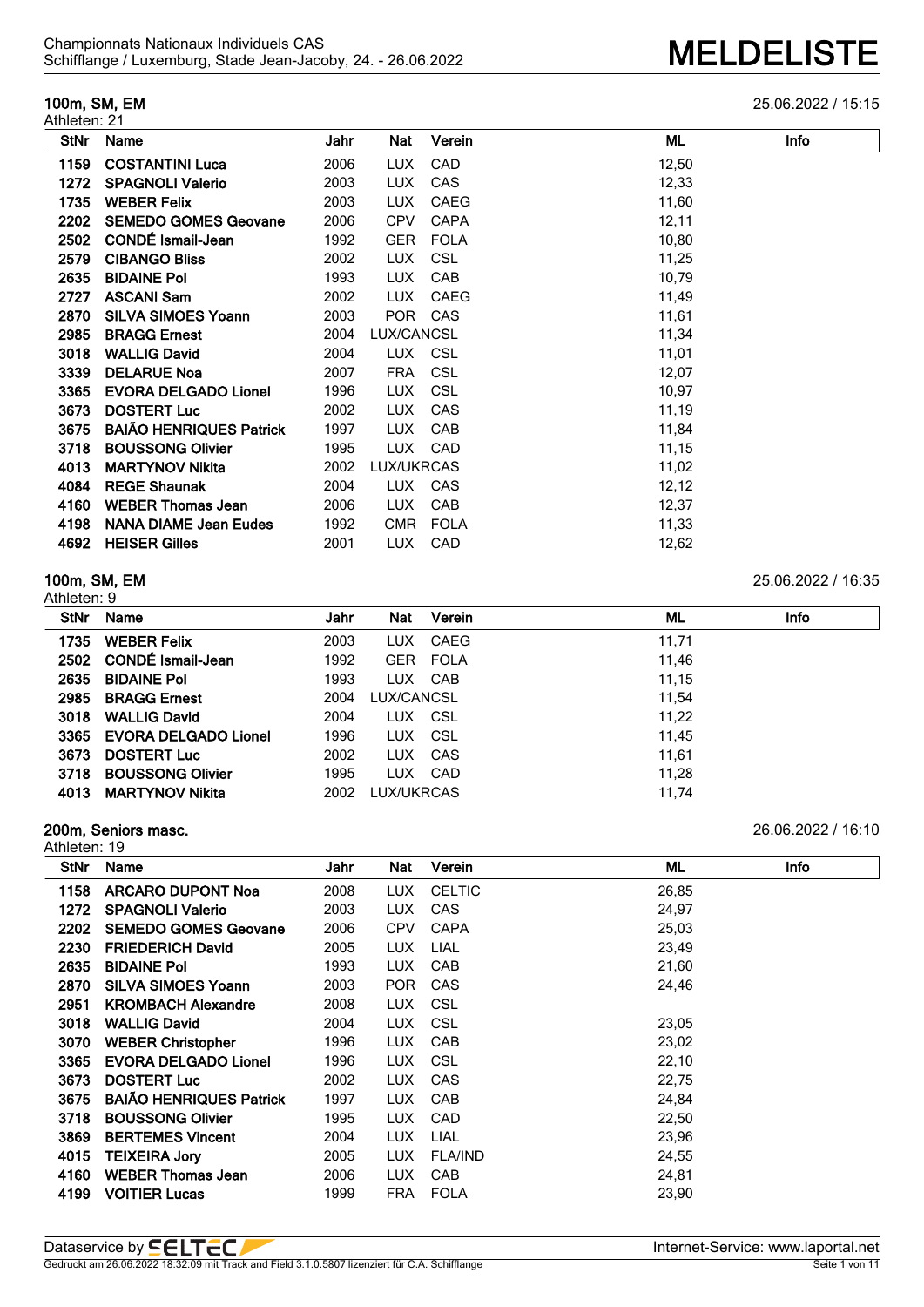# **200m, Seniors masc. - Fortsetzung** 26.06.2022 / 16:10

# Athleten: 19

| AURUCH, 19  |                      |      |     |                  |       |      |
|-------------|----------------------|------|-----|------------------|-------|------|
| <b>StNr</b> | Name                 | Jahr | Nat | Verein           | ML    | Info |
|             | 9155 GANASSIN Enrico | 2003 |     | LUX CSL          | 24.88 |      |
|             | 9240 FLESCH Jan (aW) | 2004 |     | GER LC Rehlingen | 22,74 |      |

### **400m, Seniors masc.** 25.06.2022 / 15:55

Athleten: 13

| <b>StNr</b> | Name                      | Jahr | Nat        | Verein        | ML    | <b>Info</b> |
|-------------|---------------------------|------|------------|---------------|-------|-------------|
| 1097        | <b>KAYSER Gilles</b>      | 1999 |            | LUX FOLA      | 51,02 |             |
| 1375        | <b>DJAZOULI Aymen</b>     | 1998 | <b>LUX</b> | CSL           | 49,07 |             |
| 1849        | <b>MOREAU Hugo</b>        | 2004 | <b>FRA</b> | CSL           | 56,08 |             |
| 2976        | <b>REILAND Fabrice</b>    | 2006 | LUX.       | CELTIC        | 53,26 |             |
| 3467        | <b>SCHLAMMES Ben</b>      | 2004 | <b>LUX</b> | <b>CELTIC</b> | 52,35 |             |
| 3707        | <b>TOCK Eric</b>          | 2003 | <b>LUX</b> | CAPA          | 53,30 |             |
| 3854        | <b>RAUCHS Nicolas</b>     | 2003 |            | LUX FOLA      | 51,90 |             |
| 4015        | <b>TEIXEIRA Jory</b>      | 2005 |            | LUX FLA/IND   | 52,14 |             |
| 4053        | <b>CARDONNEL Bruno</b>    | 2003 | LUX/FRACSL |               | 52,80 |             |
| 4199        | <b>VOITIER Lucas</b>      | 1999 |            | FRA FOLA      | 54,50 |             |
| 4233        | <b>SCHRANTZ Oscar</b>     | 2006 | <b>LUX</b> | FOLA          | 57.84 |             |
| 9216        | <b>MARION Simon (aW)</b>  | 2003 | <b>GER</b> | LC Rehlingen  | 51,33 |             |
| 9237        | <b>MARION Niklas (aW)</b> | 2002 | <b>GER</b> | LC Rehlingen  | 53,62 |             |

# **800m, Seniors masc.** 26.06.2022 / 15:30

Athleten: 17

| <b>StNr</b> | Name                          | Jahr | Nat                | Verein                        | ML      | Info |
|-------------|-------------------------------|------|--------------------|-------------------------------|---------|------|
| 1897        | <b>HENZ Vivien</b>            | 2004 | LUX.               | <b>CSL</b>                    | 1:49,50 |      |
| 2304        | <b>NEU Adrien</b>             | 2005 | <b>LUX</b>         | <b>CSL</b>                    | 2:03.74 |      |
| 2554        | <b>RECHT Tom</b>              | 2004 | LUX.               | <b>CELTIC</b>                 | 1:53,63 |      |
| 2774        | <b>PETERS Louis</b>           | 2007 | <b>LUX</b>         | CAEG                          | 2:12,14 |      |
| 2886        | <b>HENSGEN Luc</b>            | 1996 | <b>LUX</b>         | <b>CAS</b>                    | 1:50,02 |      |
| 3156        | <b>DOS SANTOS ROCHA PINTO</b> | 2005 | POR.               | <b>FOLA</b>                   | 2:02.00 |      |
|             | Rafael                        |      |                    |                               |         |      |
| 3492        | <b>BARBERIS Gaspare</b>       | 2005 | FRA                | CSL                           | 2:03.01 |      |
| 3852        | <b>RAUCHS Félix</b>           | 2003 | LUX                | <b>FOLA</b>                   | 1:55,80 |      |
| 3854        | <b>RAUCHS Nicolas</b>         | 2003 | LUX                | FOLA                          | 1:57,80 |      |
| 4180        | <b>HUVENEERS Béryl</b>        | 2004 | LUX/BEL CAPA       |                               |         |      |
| 4233        | <b>SCHRANTZ Oscar</b>         | 2006 |                    | LUX FOLA                      |         |      |
| 4509        | <b>HENZ Victor</b>            | 2006 | LUX                | CSL                           | 2:04,13 |      |
| 4535        | <b>KOHNEN Louis</b>           | 2003 | <b>LUX</b>         | CSL                           | 2:04.90 |      |
| 4698        | <b>ESPAGNET Mathis</b>        | 2003 | LUX/BEL CAS        |                               | 1:49,96 |      |
| 4776        | DI CARO CATARRATTO            | 1998 | <b>FRA/ITA CSL</b> |                               | 1:59.67 |      |
|             | Salvatore                     |      |                    |                               |         |      |
| 9215        | <b>BERSON David (aW)</b>      | 2006 | <b>GER</b>         | LC Rehlingen                  | 2:03,61 |      |
| 9259        | <b>MESTRES Lanis (aW)</b>     | 2000 | <b>FRA</b>         | JSA Athlétisme Audun-le-Tiche | 1:58,42 |      |

## **1500m, Seniors masc.** 25.06.2022 / 15:30

| Athleten: 12 |                      |      |            |            |         |      |
|--------------|----------------------|------|------------|------------|---------|------|
| <b>StNr</b>  | Name                 | Jahr | <b>Nat</b> | Verein     | ML      | Info |
| 1897         | <b>HENZ Vivien</b>   | 2004 | LUX CSL    |            | 3:43,23 |      |
|              | 2239 LE ROUX Ludovic | 1983 | FRA CSL    |            | 3:55.63 |      |
| 2304         | NEU Adrien           | 2005 | LUX CSL    |            | 4:19.34 |      |
| 2614         | <b>RECKINGER Tom</b> | 2004 |            | LUX FOLA   | 4:09.00 |      |
|              | 2628 KASS Christophe | 1982 |            | LUX FOLA   | 4:05.00 |      |
| 3033         | <b>HEUTS Sam</b>     | 2003 |            | LUX CELTIC | 4:06.00 |      |
| 3852         | <b>RAUCHS Félix</b>  | 2003 |            | LUX FOLA   | 4:04.50 |      |
| 4268         | <b>KEIFFER Jimmy</b> | 1987 | LUX        | FOLA       | 4:00.60 |      |
| 4535         | <b>KOHNEN Louis</b>  | 2003 |            | LUX CSL    | 4:20,12 |      |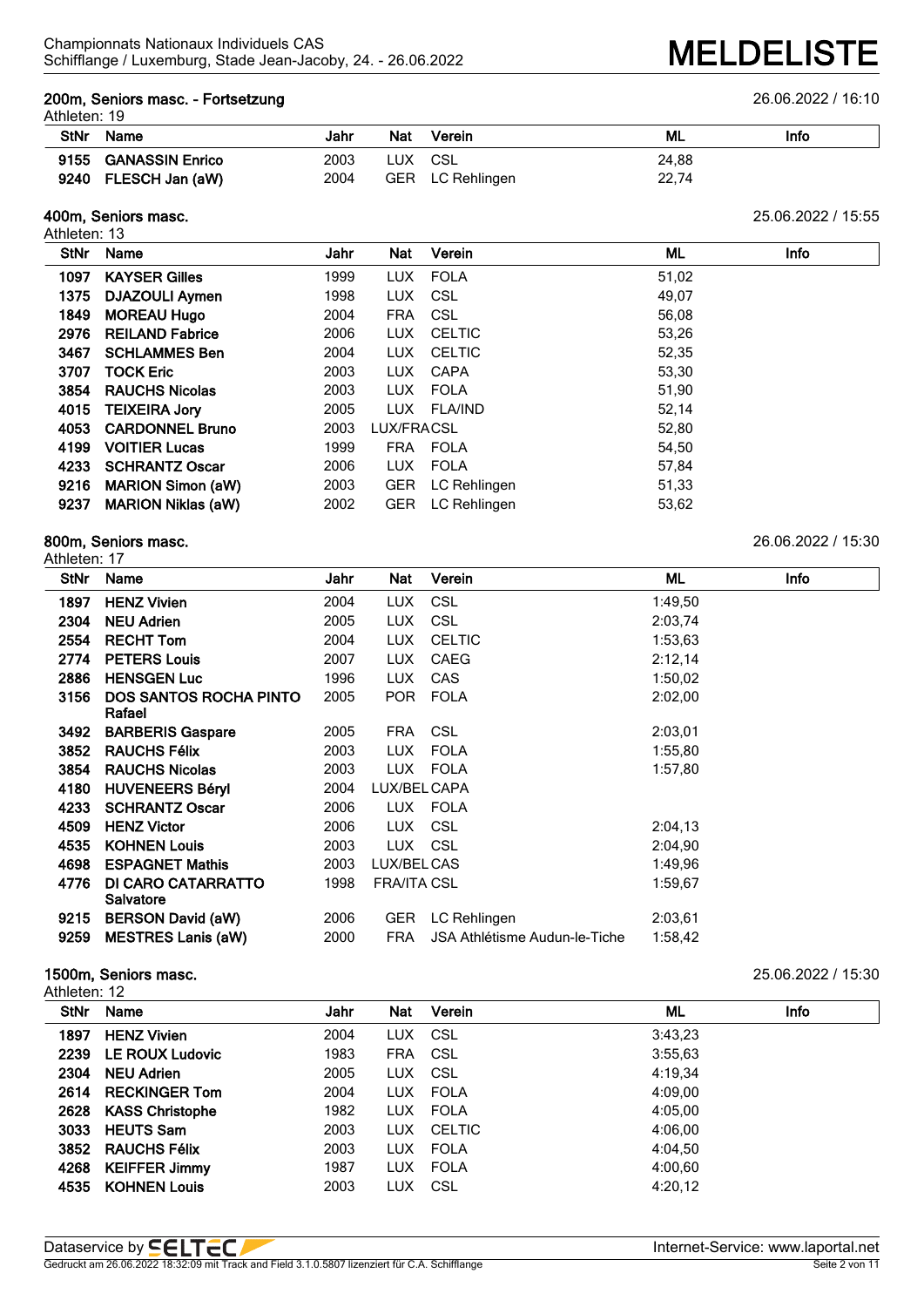### **1500m, Seniors masc. - Fortsetzung** 25.06.2022 / 15:30 Athleten: 12

| <b>StNr</b> | Name                                 | Jahr<br>Verein<br>Nat    | Info<br>ML |
|-------------|--------------------------------------|--------------------------|------------|
|             | 4716 TALPE Matthieu                  | FRA/USACSL<br>1989       | 4:15.23    |
|             | 4776 DI CARO CATARRATTO<br>Salvatore | 1998<br>FRA/ITA CSL      | 4:03.31    |
| 9257        | <b>AGOSTINI Lucca (aW)</b>           | 2006<br>GER LC Rehlingen | 4:20.00    |

### **5000m, Seniors masc.** 26.06.2022 / 16:30 Athleten: 4

| <b>StNr</b> | Name                                     | Jahr | Nat  | Verein | ML       | Info |
|-------------|------------------------------------------|------|------|--------|----------|------|
| 1146        | <b>SCHELLER Luc</b>                      | 1984 | LUX. | CSL    | 15:34.26 |      |
| 2302        | <b>GIERENS Maurice Fernand</b><br>Marcel | 2003 | LUX. | CELTIC |          |      |
| 2628        | <b>KASS Christophe</b>                   | 1982 | LUX. | FOLA   | 15:28.00 |      |
| 2767        | <b>BERTEMES Bob</b>                      | 1994 | LUX. | CELTIC | 14:26.30 |      |

### **110m haies, Seniors masc.** 26.06.2022 / 15:00

|             | Athleten: 3           |      |            |        |       |      |  |  |
|-------------|-----------------------|------|------------|--------|-------|------|--|--|
| <b>StNr</b> | Name                  | Jahr | <b>Nat</b> | Verein | ML    | Info |  |  |
|             | 1994 GRAILET François | 1994 | LUX CSL    |        | 13.88 |      |  |  |
|             | 2099 SCHOLTES Greg    | 1997 | LUX.       | CSL    | 18,21 |      |  |  |
|             | 2733 SCHMITZ Lenny    | 2003 | LUX        | CAPA   | 16.52 |      |  |  |

### **400m haies, Seniors masc.** 24.06.2022 / 19:45 Athleten: 7

| ו ווסנסוו. ו<br><b>StNr</b> | Name                                      | Jahr | <b>Nat</b> | Verein      | ML    | Info |
|-----------------------------|-------------------------------------------|------|------------|-------------|-------|------|
| 1849                        | <b>MOREAU Hugo</b>                        | 2004 | <b>FRA</b> | CSL         | 61,78 |      |
| 2230                        | <b>FRIEDERICH David</b>                   | 2005 | <b>LUX</b> | LIAL        | 54,88 |      |
| 3070                        | <b>WEBER Christopher</b>                  | 1996 | <b>LUX</b> | CAB         | 56,73 |      |
| 3155                        | <b>KOUAMEDJOUO PIEUME Ariel</b><br>Gaïtan | 2005 | <b>LUX</b> | <b>FOLA</b> |       |      |
| 4534                        | <b>MARCOUYOUX -- BERNARD</b><br>Arthur    | 2006 | <b>FRA</b> | <b>FOLA</b> | 64,32 |      |
| 4749                        | <b>JEHANNO Marin</b>                      | 2006 | <b>FRA</b> | CSL         |       |      |
| 9155                        | <b>GANASSIN Enrico</b>                    | 2003 | LUX        | CSL         |       |      |

### **3000m Steeple, SM, JM** 24.06.2022 / 20:20

| Athleten: 3 |                         |      |            |            |          |      |
|-------------|-------------------------|------|------------|------------|----------|------|
| <b>StNr</b> | <b>Name</b>             | Jahr | <b>Nat</b> | Verein     | ML       | Info |
|             | 2705 AREND Marc         | 1977 |            | LUX CELTIC | 11:37.88 |      |
| 3134        | <b>WEICHERDING GIL</b>  | 2001 |            | LUX CELTIC | 8:56.15  |      |
| 3959        | <b>QUERINJEAN Ruben</b> | 2001 | LUX        | CELTIC     | 8:45.55  |      |

### **4x100m, Seniors masc.** 25.06.2022 / 17:25

| Staffeln: 6 |  |
|-------------|--|
|-------------|--|

| Name             |                                                                                                                   | Nat     | Verein                                                                                           | ML | Info |
|------------------|-------------------------------------------------------------------------------------------------------------------|---------|--------------------------------------------------------------------------------------------------|----|------|
| CAD <sub>1</sub> | <b>1:</b> 1159, COSTANTINI Luca (2006)                                                                            | LUX     | CAD<br>2: 2894, BOURSCHEID Jon (2004)                                                            |    |      |
| CSL <sub>1</sub> | <b>3: 4692, HEISER Gilles (2001)</b><br>1: 3365, EVORA DELGADO Lionel (1996)<br><b>3:</b> 1663, TASCH Luca (2003) | LUX CSL | 4: 3718, BOUSSONG Olivier (1995)<br>2: 2985, BRAGG Ernest (2004)<br>4: 3018, WALLIG David (2004) |    |      |
| CSL <sub>2</sub> | 1: 1040, GOEBEL Bob (2007)<br>3. 2951, KROMBACH Alexandre (2008)                                                  | LUX CSL | 2: 1490, HELMINGER Shaheen (2007)<br>4: 3339, DELARUE Noa (2007)                                 |    |      |
| CAS <sub>1</sub> | 1: 1272, SPAGNOLI Valerio (2003)<br>3: 2870, SILVA SIMOES Yoann (2003)                                            |         | LUX CAS<br>2: 4013, MARTYNOV Nikita (2002)<br>4: 3673, DOSTERT Luc (2002)                        |    |      |
| CAB <sub>1</sub> | 1: 3675, BAIÃO HENRIQUES Patrick (1997)<br>3: 3070, WEBER Christopher (1996)                                      | LUX     | CAB<br>2: 2635, BIDAINE Pol (1993)<br>4: 4160, WEBER Thomas Jean (2006)                          |    |      |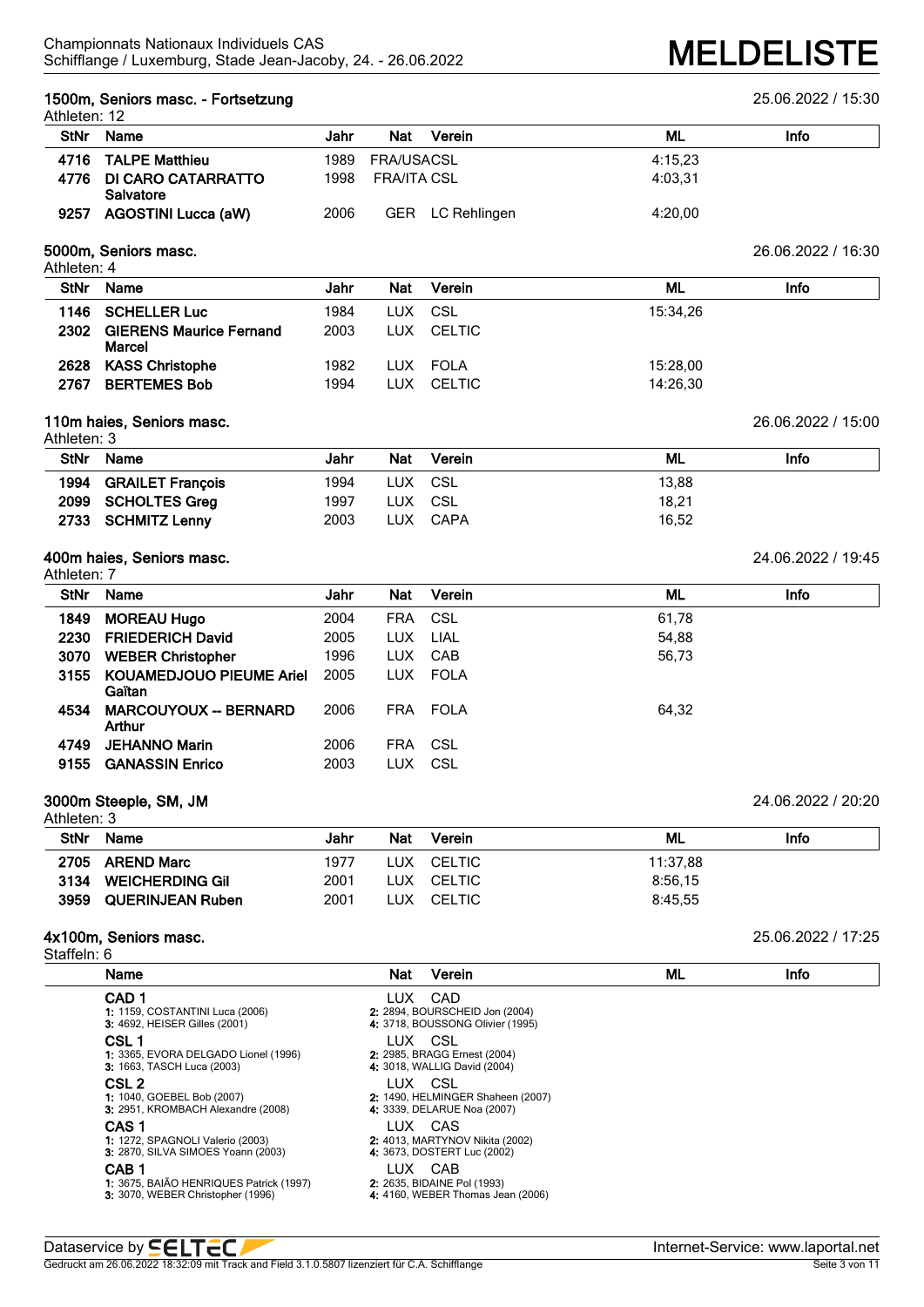# **4x100m, Seniors masc. - Fortsetzung** 25.06.2022 / 17:25

| Staffeln: 6                 |                                                                                                                                    |      |            |                                                             |           |                    |
|-----------------------------|------------------------------------------------------------------------------------------------------------------------------------|------|------------|-------------------------------------------------------------|-----------|--------------------|
|                             | Name                                                                                                                               |      | Nat        | Verein                                                      | ML        | Info               |
|                             | FOLA <sub>1</sub><br>1: 2754, SCHMIT Max (2004)<br>3: 3156, DOS SANTOS ROCHA PINTO Rafael (2005) 4: 2502, CONDÉ Ismail-Jean (1992) |      |            | LUX FOLA<br>2: 1097, KAYSER Gilles (1999)                   |           |                    |
| Staffeln: 2                 | 4x100m, Seniors masc.                                                                                                              |      |            |                                                             |           | 26.06.2022 / 17:30 |
|                             | Name                                                                                                                               |      | Nat        | Verein                                                      | ML        | Info               |
|                             | FLA <sub>1</sub>                                                                                                                   |      | LUX.       | <b>FLA/IND</b>                                              |           |                    |
|                             | 1: 3365, EVORA DELGADO Lionel (1996)<br>3: 3718, BOUSSONG Olivier (1995)                                                           |      |            | 2: 2635, BIDAINE Pol (1993)<br>4: 3018, WALLIG David (2004) |           |                    |
|                             | CSL 1                                                                                                                              |      | LUX CSL    |                                                             |           |                    |
|                             | 1: 1490, HELMINGER Shaheen (2007)<br>3: 2951, KROMBACH Alexandre (2008)                                                            |      |            | 2: 1040, GOEBEL Bob (2007)<br>4: 3339, DELARUE Noa (2007)   |           |                    |
|                             |                                                                                                                                    |      |            |                                                             |           |                    |
|                             | 4x400m, Seniors masc.                                                                                                              |      |            |                                                             |           | 26.06.2022 / 17:10 |
| Staffeln: 3                 | Name                                                                                                                               |      | Nat        | Verein                                                      | <b>ML</b> | Info               |
|                             |                                                                                                                                    |      |            |                                                             |           |                    |
|                             | CSL <sub>1</sub><br>1: 1849, MOREAU Hugo (2004)                                                                                    |      | LUX        | CSL<br>2: 4509, HENZ Victor (2006)                          |           |                    |
|                             | 3: 1549, BONAMINO Luca (1996)                                                                                                      |      |            | 4: 1375, DJAZOULI Aymen (1998)                              |           |                    |
|                             | CAS <sub>1</sub><br>1: 3673, DOSTERT Luc (2002)                                                                                    |      | LUX CAS    | 2: 3312, SCHMIT Ben (2003)                                  |           |                    |
|                             | 3: 2886, HENSGEN Luc (1996)                                                                                                        |      |            | 4: 4698, ESPAGNET Mathis (2003)                             |           |                    |
|                             | <b>FOLA1</b>                                                                                                                       |      |            | LUX FOLA                                                    |           |                    |
|                             | 1: 3854, RAUCHS Nicolas (2003)<br>3: 3852, RAUCHS Félix (2003)                                                                     |      |            | 2: 2754, SCHMIT Max (2004)<br>4: 1097, KAYSER Gilles (1999) |           |                    |
| Athleten: 5                 | Hauteur, Seniors masc.                                                                                                             |      |            |                                                             |           | 26.06.2022 / 15:00 |
| <b>StNr</b>                 | Name                                                                                                                               | Jahr | Nat        | Verein                                                      | <b>ML</b> | Info               |
| 1159                        | <b>COSTANTINI Luca</b>                                                                                                             | 2006 | <b>LUX</b> | CAD                                                         |           |                    |
| 1945                        | <b>ZOUHON Sigfrido Ely Davide</b>                                                                                                  | 2004 | <b>ITA</b> | <b>CSL</b>                                                  | 1,74      |                    |
| 2714                        | <b>DEC Samuel</b>                                                                                                                  | 2005 | <b>LUX</b> | CSL                                                         | 1,80      |                    |
| 2891                        | <b>BOURSCHEID Tommy</b>                                                                                                            | 1977 | <b>LUX</b> | CAD                                                         |           |                    |
| 2894                        | <b>BOURSCHEID Jon</b>                                                                                                              | 2004 | <b>LUX</b> | CAD                                                         |           |                    |
|                             | Perche, Seniors masc.                                                                                                              |      |            |                                                             |           | 26.06.2022 / 15:40 |
| Athleten: 3                 |                                                                                                                                    |      |            |                                                             |           |                    |
| <b>StNr</b>                 | Name                                                                                                                               | Jahr | Nat        | Verein                                                      | <b>ML</b> | Info               |
| 2360                        | <b>SCHILTZ Loïc</b>                                                                                                                | 2001 | <b>LUX</b> | <b>CSL</b>                                                  | 4,20      |                    |
| 2895                        | <b>SEIL Joe</b>                                                                                                                    | 1995 | <b>LUX</b> | <b>CAPA</b>                                                 | 5,05      |                    |
|                             | 3602 DAMIT Lex                                                                                                                     | 2000 | <b>LUX</b> | <b>CAPA</b>                                                 | 4,40      |                    |
|                             | Longueur, Seniors masc.                                                                                                            |      |            |                                                             |           | 26.06.2022 / 16:15 |
| Athleten: 14<br><b>StNr</b> | Name                                                                                                                               | Jahr | Nat        | Verein                                                      | <b>ML</b> | Info               |
|                             |                                                                                                                                    | 2007 | <b>LUX</b> | <b>CSL</b>                                                  | 5,40      |                    |
| 1040<br>1044                | <b>GOEBEL Bob</b><br><b>WALLIG Niklas</b>                                                                                          | 2004 | <b>LUX</b> | <b>CSL</b>                                                  | 6,14      |                    |
| 1159                        | <b>COSTANTINI Luca</b>                                                                                                             | 2006 | <b>LUX</b> | CAD                                                         |           |                    |
| 1490                        | <b>HELMINGER Shaheen</b>                                                                                                           | 2007 | <b>LUX</b> | <b>CSL</b>                                                  | 5,71      |                    |
| 1636                        | <b>KAYSER Max</b>                                                                                                                  | 2006 | <b>LUX</b> | <b>CSL</b>                                                  | 5,20      |                    |
| 1663                        | <b>TASCH Luca</b>                                                                                                                  | 2003 | <b>LUX</b> | <b>CSL</b>                                                  | 6,52      |                    |
| 1945                        | <b>ZOUHON Sigfrido Ely Davide</b>                                                                                                  | 2004 | <b>ITA</b> | <b>CSL</b>                                                  | 5,71      |                    |
| 2410                        | <b>VILVENS Eric</b>                                                                                                                | 1992 | <b>LUX</b> | CAS                                                         | 6,22      |                    |
| 2579                        | <b>CIBANGO Bliss</b>                                                                                                               | 2002 | <b>LUX</b> | <b>CSL</b>                                                  | 6,99      |                    |
| 2714                        | <b>DEC Samuel</b>                                                                                                                  | 2005 | <b>LUX</b> | <b>CSL</b>                                                  | 5,43      |                    |
| 3106                        | <b>LIEFGEN Nils</b>                                                                                                                | 1998 | <b>LUX</b> | <b>CAPA</b>                                                 | 7,19      |                    |
| 3339                        | <b>DELARUE Noa</b>                                                                                                                 | 2007 | <b>FRA</b> | <b>CSL</b>                                                  | 5,51      |                    |
| 3708                        | <b>TOCK Loris</b>                                                                                                                  | 2003 | <b>LUX</b> | CAPA                                                        | 6,02      |                    |
|                             |                                                                                                                                    |      |            |                                                             |           |                    |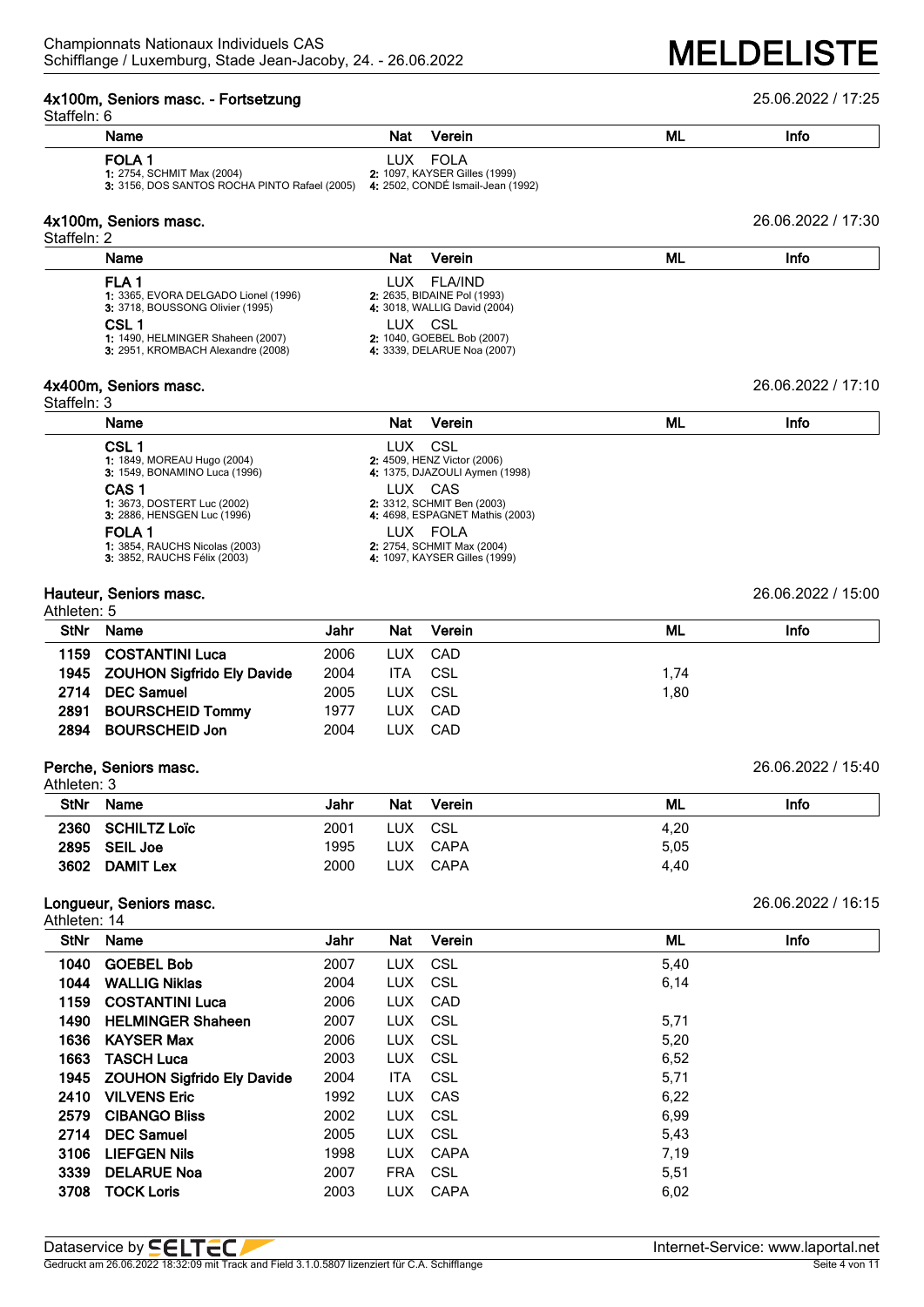## **Longueur, Seniors masc. - Fortsetzung** 26.06.2022 / 16:15

| Athleten: 14 |
|--------------|
|--------------|

| AUTERIT.<br>- 14 |                            |      |             |           |      |      |  |  |  |  |
|------------------|----------------------------|------|-------------|-----------|------|------|--|--|--|--|
| StNr             | Name                       | Jahr | Nat         | Verein    | ML   | Info |  |  |  |  |
|                  | <b>MAACK</b><br>Christophe | 2002 | שוי<br>−∪∧⊹ | ای<br>◡◡∟ | 5.68 |      |  |  |  |  |

# **Triple-saut, Seniors masc.** 25.06.2022 / 15:00

| Athleten: 11 |                                 |      |            |          |       |             |
|--------------|---------------------------------|------|------------|----------|-------|-------------|
| <b>StNr</b>  | Name                            | Jahr | Nat        | Verein   | ML    | <b>Info</b> |
| 1040         | <b>GOEBEL Bob</b>               | 2007 |            | LUX CSL  | 12,26 |             |
| 1044         | <b>WALLIG Niklas</b>            | 2004 | LUX CSL    |          | 12.54 |             |
| 1097         | <b>KAYSER Gilles</b>            | 1999 |            | LUX FOLA | 11,91 |             |
| 1490         | <b>HELMINGER Shaheen</b>        | 2007 | LUX CSL    |          | 11,43 |             |
| 1636         | <b>KAYSER Max</b>               | 2006 |            | LUX CSL  | 10,68 |             |
| 1663         | <b>TASCH Luca</b>               | 2003 | LUX CSL    |          | 13.94 |             |
|              | 1945 ZOUHON Sigfrido Ely Davide | 2004 | <b>ITA</b> | CSL      | 11,75 |             |
| 2714         | <b>DEC Samuel</b>               | 2005 | LUX CSL    |          | 12,36 |             |
| 2951         | <b>KROMBACH Alexandre</b>       | 2008 |            | LUX CSL  |       |             |
| 2989         | <b>HEILIGER Tom</b>             | 2008 | LUX CSL    |          |       |             |
| 4516         | <b>MAACK Christophe</b>         | 2002 | LUX.       | - CSL    | 12,49 |             |

### **Poids, Seniors masc.** 25.06.2022 / 15:00 Athleten: 5

| הנוווסנסוו. ט        |      |            |        |                                     |      |  |
|----------------------|------|------------|--------|-------------------------------------|------|--|
| Name                 | Jahr | <b>Nat</b> | Verein | ML                                  | Info |  |
| <b>NOVAK Jon</b>     | 2002 |            |        | 11.89                               |      |  |
| <b>HABSCHEID Tom</b> | 1986 | LUX        |        |                                     |      |  |
| <b>CARON Olivier</b> | 1991 | <b>FRA</b> |        |                                     |      |  |
| <b>WEIWERT Steve</b> | 1997 | LUX        |        | 10.93                               |      |  |
| <b>BERTEMES Bob</b>  | 1993 | LUX        |        |                                     |      |  |
|                      |      |            |        | LUX CSL<br>CAD<br>CAD<br>CAB<br>CAB |      |  |

## **Disque, Seniors masc.** 25.06.2022 / 16:00

| Athleten: 7 | $-10$                    |      |      |                               |       | __.__.___ <i>_</i> ____________ |
|-------------|--------------------------|------|------|-------------------------------|-------|---------------------------------|
| StNr        | Name                     | Jahr | Nat  | Verein                        | ML    | Info                            |
| 1811        | <b>SNÄLL Martti Erik</b> | 1979 |      | LUX CSL                       |       |                                 |
| 1893        | <b>NOVAK Jon</b>         | 2002 |      | LUX CSL                       |       |                                 |
|             | 1894 HABSCHEID Tom       | 1986 |      | LUX CAD                       |       |                                 |
|             | 2253 CARON Olivier       | 1991 |      | FRA CAD                       |       |                                 |
| 2296        | <b>WEIWERT Steve</b>     | 1997 |      | LUX CAB                       | 30,97 |                                 |
| 2525        | <b>BERTEMES Bob</b>      | 1993 |      | LUX CAB                       |       |                                 |
| 9247        | <b>SIKORA Loic</b>       | 2000 | LUX. | JSA Athlétisme Audun-le-Tiche |       |                                 |

## **Marteau, SM, EM** 25.06.2022 / 12:15

| Athleten: 4 |                          |      |     |         |       |      |  |  |  |  |
|-------------|--------------------------|------|-----|---------|-------|------|--|--|--|--|
| <b>StNr</b> | Name                     | Jahr | Nat | Verein  | ML    | Info |  |  |  |  |
| 1811        | <b>SNÄLL Martti Erik</b> | 1979 |     | LUX CSL | 37.12 |      |  |  |  |  |
| 2173        | <b>TONIZZO Steve</b>     | 1971 |     | LUX CSL | 43.83 |      |  |  |  |  |
| 2296        | <b>WEIWERT Steve</b>     | 1997 |     | LUX CAB | 47.64 |      |  |  |  |  |
| 3073        | <b>LORANG Gilles</b>     | 1979 | LUX | CAD     |       |      |  |  |  |  |

### **Javelot, Seniors masc.** 26.06.2022 / 16:00 Athleten: 7

| Atmeten. 7  |                           |      |            |                         |       |      |
|-------------|---------------------------|------|------------|-------------------------|-------|------|
| <b>StNr</b> | Name                      | Jahr | <b>Nat</b> | Verein                  | ML    | Info |
| 1671        | <b>WENSVEEN GROU Kian</b> | 2005 | LUX LIAL   |                         |       |      |
|             | 1763 SPODEN Melvin        | 2004 | LUX CAD    |                         |       |      |
| 1893        | NOVAK Jon                 | 2002 | LUX CSL    |                         | 53,27 |      |
|             | 2099 SCHOLTES Greg        | 1997 | LUX CSL    |                         |       |      |
| 2253        | <b>CARON Olivier</b>      | 1991 |            | FRA CAD                 |       |      |
| 2408        | <b>KIRSCH Jeremy</b>      | 1998 | LUX CSL    |                         | 57.53 |      |
|             | 9248 ROSCH Michael (aW)   | 2004 |            | <b>GER</b> LA Team Saar | 56,77 |      |
|             |                           |      |            |                         |       |      |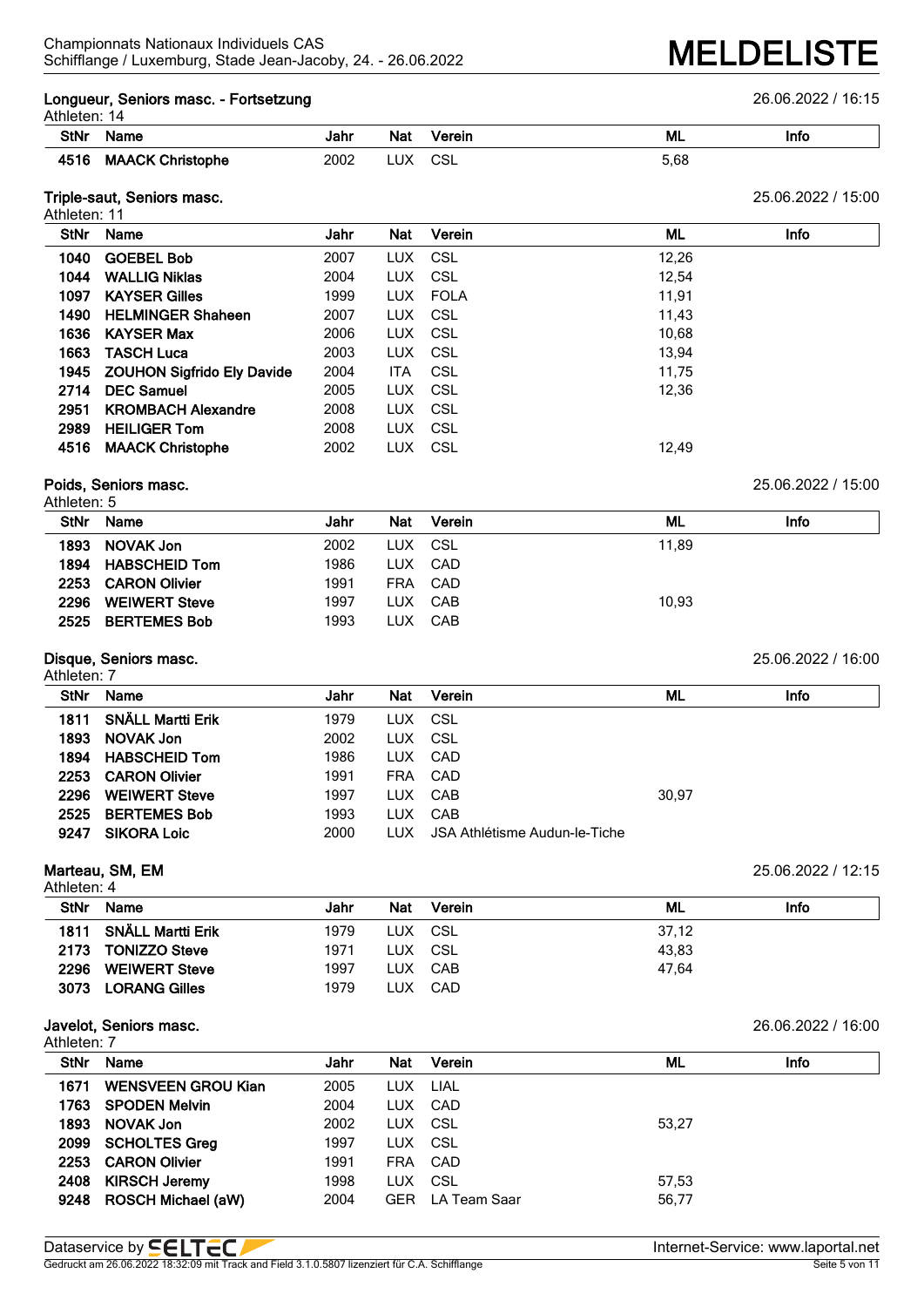# Athleten: 23

**100m, SF, EF** 25.06.2022 / 15:00

| <b>StNr</b> | Name                          | Jahr | Nat        | Verein        | ML     | Info |
|-------------|-------------------------------|------|------------|---------------|--------|------|
| 1269        | <b>SPAGNOLI Marina</b>        | 2005 | <b>LUX</b> | CAS           | 13,32  |      |
| 1389        | <b>WEBER Julie</b>            | 2005 | <b>LUX</b> | CAEG          | 13,74  |      |
| 1842        | <b>SCHEVERS Laureen</b>       | 2005 | <b>LUX</b> | CAS           | 13,74  |      |
| 1891        | <b>KANTE Abia</b>             | 2003 | <b>BEL</b> | <b>CSL</b>    | 12,20  |      |
| 2037        | <b>MATGEN Charleen</b>        | 2007 | <b>LUX</b> | <b>CELTIC</b> | 14,22  |      |
| 2125        | <b>BARBERIS Matilde</b>       | 2007 | ITA        | <b>CSL</b>    | 13,56  |      |
| 2169        | <b>KETTMANN Milia</b>         | 2005 | <b>LUX</b> | <b>FOLA</b>   | 13,19  |      |
| 2315        | <b>HOFFMANN Keira</b>         | 2008 | <b>LUX</b> | CAEG          | 15, 11 |      |
| 2323        | <b>BAUER Anais</b>            | 1993 | <b>LUX</b> | <b>CSL</b>    | 11,77  |      |
| 2561        | <b>PURAYE Yaara</b>           | 2007 | LUX.       | CAEG          | 12,80  |      |
| 2627        | <b>ANGELSBERG Lara</b>        | 2006 | <b>LUX</b> | <b>CELTIC</b> | 13,45  |      |
| 2915        | <b>NUNES Nélia</b>            | 2008 | <b>LUX</b> | <b>CSL</b>    | 13,66  |      |
| 2995        | <b>FOLEY Maureen</b>          | 2003 | <b>LUX</b> | CAEG          | 13,90  |      |
| 3000        | <b>CICCONE Julia</b>          | 2007 | ITA        | <b>CELTIC</b> | 13,52  |      |
| 3248        | <b>VAN DER WEKEN Patrizia</b> | 1999 | <b>LUX</b> | <b>CAPA</b>   | 11,35  |      |
| 3280        | <b>STEFFEN Rachel</b>         | 2005 | <b>LUX</b> | <b>CAB</b>    | 13,30  |      |
| 3694        | <b>PÜTZ Nela</b>              | 2007 | <b>LUX</b> | <b>CAS</b>    | 13,31  |      |
| 3763        | <b>ROSSI Sandrine</b>         | 1995 | <b>LUX</b> | CAB           | 12,29  |      |
| 3835        | <b>KUTTEN Caroline</b>        | 2004 | <b>LUX</b> | CAD           | 13,80  |      |
| 3958        | <b>JONES Laurence</b>         | 1996 | <b>LUX</b> | <b>CELTIC</b> | 12,60  |      |
| 4018        | <b>HAU Léini</b>              | 2008 | <b>LUX</b> | CAEG          | 13,97  |      |
| 4274        | <b>LAUX Elena</b>             | 2007 | <b>LUX</b> | <b>CELTIC</b> |        |      |
| 4637        | <b>SCHILTZ Lidia</b>          | 2006 | LUX/FRACSL |               | 13,21  |      |
|             |                               |      |            |               |        |      |

# **100m, SF, EF** 25.06.2022 / 16:25

Athleten: 8 **StNr Name Jahr Nat Verein ML Info KANTE Abia** 2003 BEL CSL 12,38 **BAUER Anais** 1993 LUX CSL 12,03 **PURAYE Yaara** 2007 LUX CAEG 13,14 **ANGELSBERG Lara** 2006 LUX CELTIC 13,40 **CICCONE Julia** 2007 ITA CELTIC 13,28 **VAN DER WEKEN Patrizia** 1999 LUX CAPA 11,48 **ROSSI Sandrine** 1995 LUX CAB 12,46 **3958 JONES Laurence** 1996 LUX CELTIC 12,55

## **200m, Seniors fem.** 26.06.2022 / 15:55

Athleten: 30

| <b>StNr</b> | Name                                     | Jahr | Nat        | Verein        | ML    | Info |
|-------------|------------------------------------------|------|------------|---------------|-------|------|
| 1199        | <b>DAMASO KOHL Noemi</b>                 | 2008 | LUX.       | CAEG          | 27,94 |      |
| 1269        | <b>SPAGNOLI Marina</b>                   | 2005 | <b>LUX</b> | CAS           | 28,30 |      |
| 1351        | <b>ELCHEROTH Mia</b>                     | 2006 | <b>LUX</b> | LIAL          |       |      |
| 1419        | <b>ARENDT Fanny</b>                      | 2002 | <b>LUX</b> | <b>FOLA</b>   | 27,20 |      |
| 1422        | <b>ARENDT Noa</b>                        | 2002 | <b>LUX</b> | <b>FOLA</b>   | 27,32 |      |
| 1447        | <b>KRUMLOVSKY Tamara</b>                 | 1997 | <b>LUX</b> | CAB           | 27,01 |      |
| 1538        | <b>KRUMLOVSKY Gina</b>                   | 2008 | <b>LUX</b> | CAB           | 27,85 |      |
| 1768        | <b>HAVÉ Yana</b>                         | 1999 | LUX.       | <b>CAEG</b>   | 26.54 |      |
| 1812        | <b>WEBER PETROVA Ina Sofia</b>           | 2006 | LUX.       | CAB           | 27,69 |      |
| 1842        | <b>SCHEVERS Laureen</b>                  | 2005 | <b>LUX</b> | CAS           | 28,92 |      |
| 1891        | <b>KANTE Abia</b>                        | 2003 | <b>BEL</b> | <b>CSL</b>    | 24,91 |      |
| 2125        | <b>BARBERIS Matilde</b>                  | 2007 | <b>ITA</b> | <b>CSL</b>    | 27,99 |      |
| 2247        | <b>MOLITOR Noélie</b>                    | 2007 | <b>LUX</b> | <b>CELTIC</b> | 31,52 |      |
| 2255        | <b>MENGOLO MVOTTO Dorothee</b><br>Gloria | 2005 | LUX.       | CSL           | 27,80 |      |
| 2321        | <b>HUREMOVIC Mara</b>                    | 2005 | LUX        | CAB           | 28,25 |      |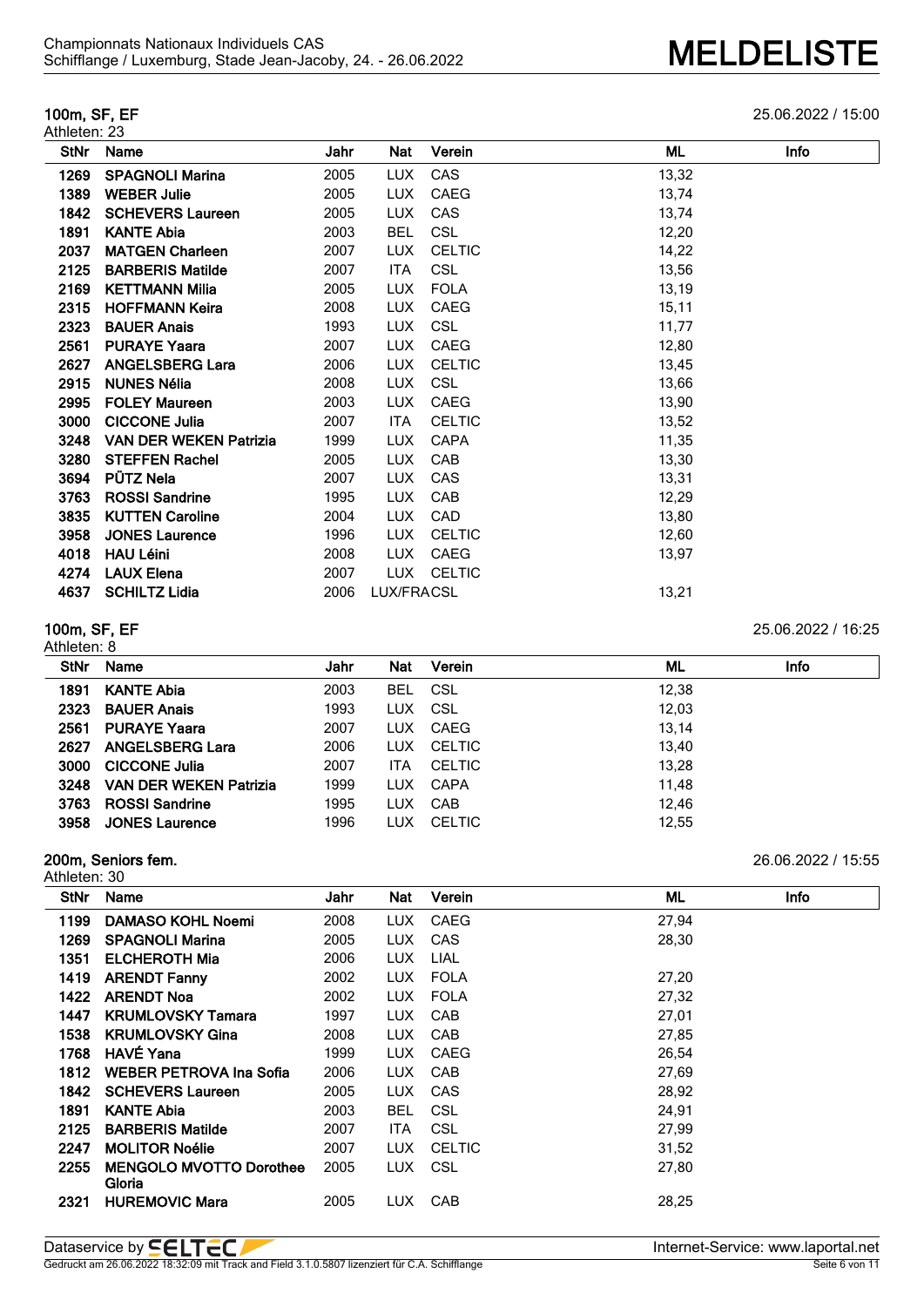### **200m, Seniors fem. - Fortsetzung** 26.06.2022 / 15:55 Athleten: 30

| StNr | Name                            | Jahr | Nat               | Verein        | ML<br>Info |
|------|---------------------------------|------|-------------------|---------------|------------|
| 2323 | <b>BAUER Anais</b>              | 1993 | LUX.              | CSL           | 24,11      |
| 2348 | <b>MULLER Lea</b>               | 1998 | <b>LUX</b>        | <b>CSL</b>    | 28,18      |
| 2379 | <b>CALMES Céline</b>            | 2004 | <b>LUX</b>        | CAS           | 28,76      |
| 2561 | <b>PURAYE Yaara</b>             | 2007 | <b>LUX</b>        | <b>CAEG</b>   | 26,08      |
| 2627 | <b>ANGELSBERG Lara</b>          | 2006 | <b>LUX</b>        | <b>CELTIC</b> | 28,11      |
| 2805 | <b>GODINHO FERREIRA Daniela</b> | 2005 | LUX.              | <b>FOLA</b>   | 27,20      |
| 2830 | <b>BODEUX Olivia</b>            | 1992 | <b>BEL</b>        | <b>CAD</b>    | 26,85      |
| 2995 | <b>FOLEY Maureen</b>            | 2003 | <b>LUX</b>        | <b>CAEG</b>   | 29,20      |
| 3000 | <b>CICCONE Julia</b>            | 2007 | ITA               | <b>CELTIC</b> | 27,96      |
| 3392 | <b>FOUX Iris</b>                | 2006 | <b>LUX</b>        | <b>CAS</b>    | 26,28      |
| 3459 | <b>WAGNER Elise</b>             | 2004 | LUX.              | <b>FOLA</b>   | 27,81      |
| 3694 | <b>PÜTZ Nela</b>                | 2007 | LUX.              | CAS           | 27,92      |
| 3763 | <b>ROSSI Sandrine</b>           | 1995 | LUX.              | CAB           | 25,08      |
| 4637 | <b>SCHILTZ Lidia</b>            | 2006 | LUX/FRACSL        |               | 27,46      |
| 4796 | <b>ROMERO Elise</b>             | 2003 | <b>FRA/LUXCSL</b> |               | 26,92      |
|      |                                 |      |                   |               |            |

# **400m, Seniors fem.** 25.06.2022 / 15:45

Athleten: 10

| <b>StNr</b> | <b>Name</b>               | Jahr | <b>Nat</b>        | Verein       | ML    | Info |
|-------------|---------------------------|------|-------------------|--------------|-------|------|
| 1447        | <b>KRUMLOVSKY Tamara</b>  | 1997 | <b>LUX</b>        | CAB          | 60,07 |      |
| 1538        | <b>KRUMLOVSKY Gina</b>    | 2008 | LUX.              | CAB          | 65,76 |      |
| 1768        | HAVÉ Yana                 | 1999 | LUX               | CAEG         | 58.20 |      |
| 2321        | <b>HUREMOVIC Mara</b>     | 2005 | <b>LUX</b>        | CAB          | 63,24 |      |
| 2379        | <b>CALMES Céline</b>      | 2004 |                   | LUX CAS      | 63,35 |      |
| 2830        | <b>BODEUX Olivia</b>      | 1992 | <b>BEL</b>        | CAD          | 60.49 |      |
| 3392        | <b>FOUX Iris</b>          | 2006 | LUX.              | CAS          | 60.45 |      |
| 3459        | <b>WAGNER Elise</b>       | 2004 |                   | LUX FOLA     | 67.31 |      |
| 4796        | <b>ROMERO Elise</b>       | 2003 | <b>FRA/LUXCSL</b> |              | 62,83 |      |
| 9169        | <b>SCHULZ Frieda (aW)</b> | 2006 | <b>GER</b>        | LC Rehlingen | 59,53 |      |

### **800m, Seniors fem.** 25.06.2022 / 16:10 Athleten: 9

| StNr | Name                          | Jahr | Nat        | Verein        | ML      | <b>Info</b> |
|------|-------------------------------|------|------------|---------------|---------|-------------|
| 1303 | <b>MATHIAS Charline</b>       | 1992 | <b>LUX</b> | CSL           | 2:01.93 |             |
|      | 1419 ARENDT Fanny             | 2002 |            | LUX FOLA      | 2:13.90 |             |
| 1733 | <b>TOUSSAINT Céleste</b>      | 2004 | <b>FRA</b> | - CSL         | 2:20,95 |             |
| 1862 | ASSEL Julie                   | 2002 |            | LUX FOLA      | 2:20,30 |             |
| 2007 | VAESSEN AABY Matilda          | 2007 |            | LUX CELTIC    | 2:31.13 |             |
| 2014 | <b>BRESSLER Leonie</b>        | 2006 | <b>LUX</b> | CAD           | 2:28.00 |             |
|      | 2805 GODINHO FERREIRA Daniela | 2005 |            | LUX FOLA      | 2:15.60 |             |
| 3000 | <b>CICCONE Julia</b>          | 2007 | ITA.       | <b>CELTIC</b> | 2:31.10 |             |
|      | 4154 KLEIN Chiara             | 2005 | <b>LUX</b> | CSL           | 2:37.63 |             |
|      |                               |      |            |               |         |             |

### **1500m, Seniors fem.** 26.06.2022 / 15:40

| Athleten: 14 |  |
|--------------|--|
|              |  |

| <b>StNr</b> | Name                                 | Jahr | <b>Nat</b> | Verein        | ML      | Info |
|-------------|--------------------------------------|------|------------|---------------|---------|------|
| 1008        | <b>SCHMOETTEN-STEFFEN</b><br>Pascale | 1968 | LUX        | <b>CELTIC</b> |         |      |
| 1096        | <b>HOFFMANN Vera</b>                 | 1996 | <b>LUX</b> | <b>CELTIC</b> | 4:11.44 |      |
| 1216        | <b>LOPES Elena</b>                   | 2008 | <b>LUX</b> | LIAL          |         |      |
| 1303        | <b>MATHIAS Charline</b>              | 1992 | LUX.       | CSL           | 4:12.57 |      |
| 1616        | <b>LEFEVRE Eloïse</b>                | 2004 | LUX        | <b>CSL</b>    | 4:53.30 |      |
| 1733        | <b>TOUSSAINT Céleste</b>             | 2004 | <b>FRA</b> | CSL           | 4:57.55 |      |
| 1808        | <b>SCHMIT Lou</b>                    | 2006 | LUX        | CAEG          | 5:15.00 |      |
| 1859        | <b>LIENERS Sandra</b>                | 1990 | LUX        | CAB           |         |      |
|             |                                      |      |            |               |         |      |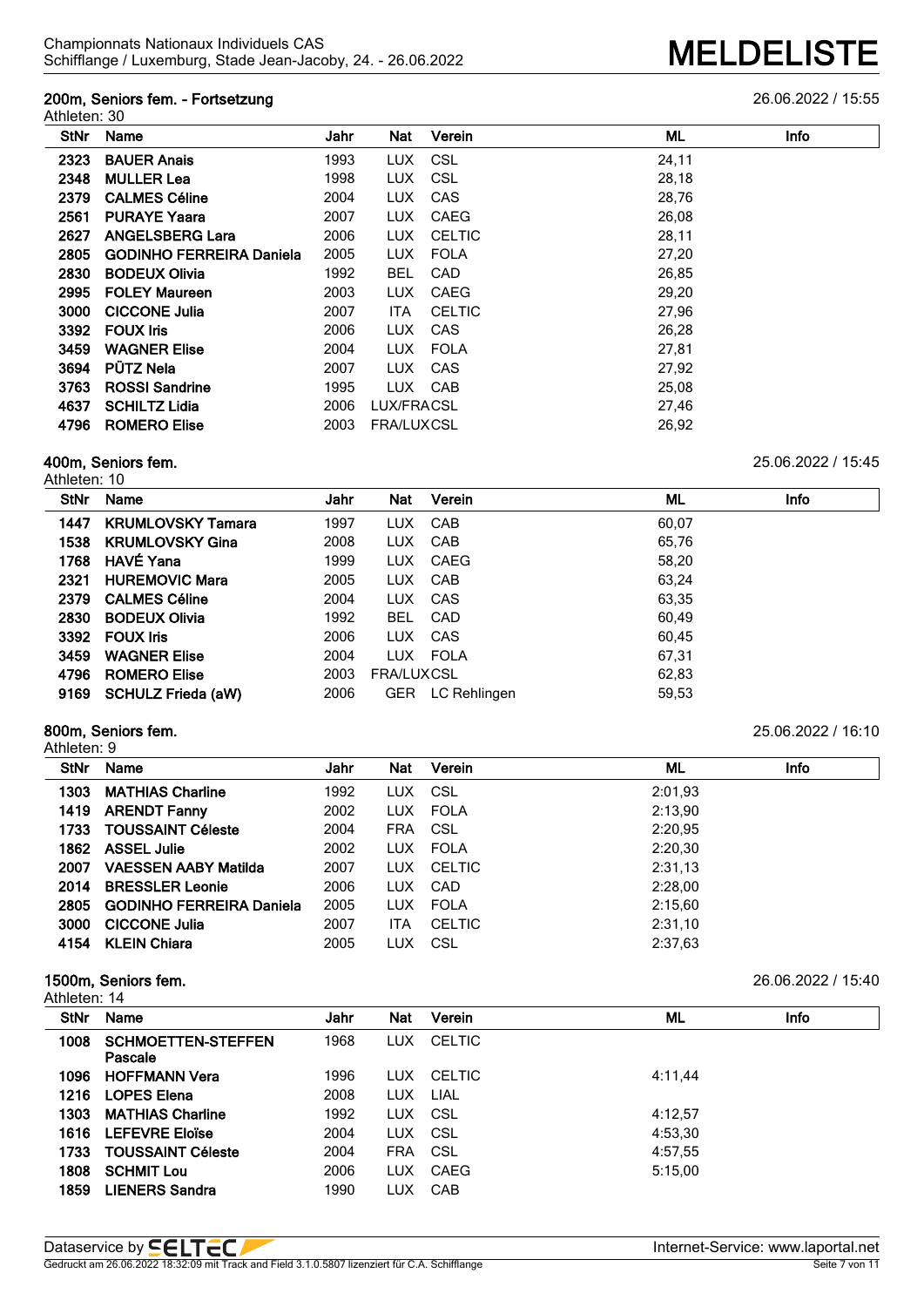## **1500m, Seniors fem. - Fortsetzung** 26.06.2022 / 15:40

|      | StNr Name              | Jahr | Nat | Verein   | ML      | Info |
|------|------------------------|------|-----|----------|---------|------|
|      | 2194 VICENTE SANZ Emma | 2006 |     | FRA CSL  | 5:25.12 |      |
| 3027 | <b>KNAFF Elisabeth</b> | 2004 |     | LUX FOLA | 5:35.00 |      |
|      | 3366 WEILER Liz        | 1991 |     | LUX CAD  | 5:05.00 |      |
|      | 3964 HAVÉ Mara         | 2002 |     | LUX CAEG | 5:40.00 |      |
|      | 4154 KLEIN Chiara      | 2005 |     | LUX CSL  | 5:35.04 |      |
|      | 4632 KEIFFER Lisa      | 1988 |     | LUX FOLA | 5:12,00 |      |

### **5000m, Seniors fem.** 25.06.2022 / 16:50 Athleten: 3

| <b>StNr</b> | <b>Name</b>                  | Jahr | <b>Nat</b> | Verein | ML       | Info |
|-------------|------------------------------|------|------------|--------|----------|------|
|             | 1414 WOLTER Anny             | 1993 | LUX        | FOLA   | 18:08.00 |      |
| 2660        | <b>MAJERUS Diane</b>         | 1980 | ∟UX.       | - CSL  | 19:51.12 |      |
| 3577        | <b>BISETEGN AMESH Tekuam</b> | 1987 | ETH.       | CSL    | 20:06.55 |      |

## **100m haies, Seniors fem.** 26.06.2022 / 15:15

Athleten: 4

| <b>StNr</b> | Name                   | Jahr | Nat | Verein                     | ML    | Info |
|-------------|------------------------|------|-----|----------------------------|-------|------|
|             |                        |      |     |                            |       |      |
|             | 2995 FOLEY Maureen     | 2003 |     | LUX CAEG                   | 17,89 |      |
|             | 3364 RAUSCH Victoria   | 1996 |     | LUX CELTIC                 | 13.35 |      |
|             | 3382 BLOND HANTEN Elsa | 2001 |     | LUX CAB                    | 17.00 |      |
| 9253        | LEBON Aurélie (aW)     | 1997 | FRA | Nancy Athlétisme Métropole | 14,30 |      |

# **400m haies, Seniors fem.** 24.06.2022 / 19:30

| Athleten: 8 |                                |      |            |            |       |      |
|-------------|--------------------------------|------|------------|------------|-------|------|
| <b>StNr</b> | Name                           | Jahr | <b>Nat</b> | Verein     | ML    | Info |
| 1285        | <b>KEMP Lola</b>               | 2006 |            | LUX FOLA   | 81,40 |      |
| 1351        | <b>ELCHEROTH Mia</b>           | 2006 | LUX LIAL   |            |       |      |
| 2255        | <b>MENGOLO MVOTTO Dorothee</b> | 2005 | LUX CSL    |            | 70.75 |      |
|             | Gloria                         |      |            |            |       |      |
| 2561        | <b>PURAYE Yaara</b>            | 2007 |            | LUX CAEG   | 67,42 |      |
| 2627        | <b>ANGELSBERG Lara</b>         | 2006 |            | LUX CELTIC | 68,99 |      |
| 3382        | <b>BLOND HANTEN Elsa</b>       | 2001 |            | LUX CAB    | 69.09 |      |
| 3459        | <b>WAGNER Elise</b>            | 2004 |            | LUX FOLA   | 73,70 |      |
| 4174        | <b>BIOTTEAU N'deye-Marie</b>   | 1997 | <b>FRA</b> | CSL        | 68,23 |      |
|             |                                |      |            |            |       |      |

# **3000m Steeple, SF, JF** 24.06.2022 / 20:00

| Athleten: 2 |                     |      |            |        |          |      |  |
|-------------|---------------------|------|------------|--------|----------|------|--|
| <b>StNr</b> | Name                | Jahr | <b>Nat</b> | Verein | ML       | Info |  |
| 3366        | <b>WEILER Liz</b>   | 1991 | LUX .      | CAD    | 11:41.00 |      |  |
|             | 3595 BOSSUYT Judith | 2004 | BEL        | CSL    | 13:08,23 |      |  |

## **4x100m, Seniors fem.** 25.06.2022 / 17:15

Staffeln: 7

| Name                                                                                                    | Verein<br>Nat                                                                                  | ML    | Info |
|---------------------------------------------------------------------------------------------------------|------------------------------------------------------------------------------------------------|-------|------|
| LG Idar-Oberstein 1 (aW)<br>1: 9239, SCHMITZ Mara Sophie (2007)<br><b>3: 9243, WEBER Antonia (2006)</b> | LG Idar-Oberstein<br>GFR<br>2: 9244, SCHMITZ Mia Louisa (2006)<br>4: 9245, FINK Zoe May (2005) | 50,68 |      |
| CSL 1<br><b>1:</b> 3345, VAVAKOU Sofia (2005)<br>3: 2255, MENGOLO MVOTTO Dorothee Gloria (2005)         | LUX.<br>- CSL<br>2: 1891, KANTE Abia (2003)<br>4: 2323, BAUER Anais (1993)                     |       |      |
| <b>CAEG1</b><br><b>1:</b> 2995, FOLEY Maureen (2003)<br>3: 1768, HAVÉ Yana (1999)                       | CAEG<br>LUX.<br>2: 1389, WEBER Julie (2005)<br>4: 2561, PURAYE Yaara (2007)                    |       |      |
| CAS <sub>1</sub><br><b>1: 1842, SCHEVERS Laureen (2005)</b><br>3: 2379, CALMES Céline (2004)            | LUX<br>CAS<br>2: 1269, SPAGNOLI Marina (2005)<br>4: 3392, FOUX Iris (2006)                     |       |      |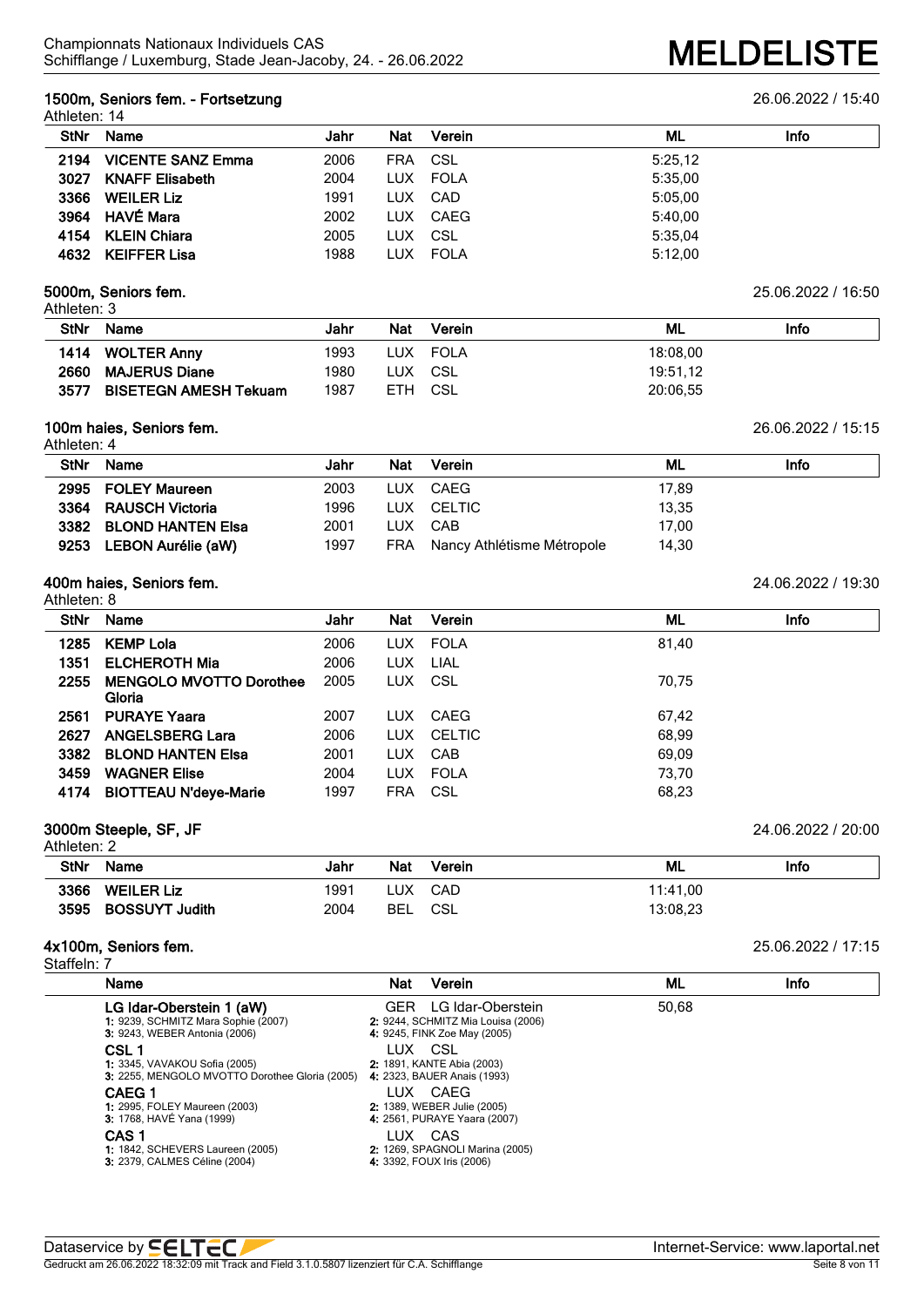# **4x100m, Seniors fem. - Fortsetzung** 25.06.2022 / 17:15

| Staffeln: 7  |                                                                                                                                                                                                                                                              |              |                          |                                                                                                                                                                                                                                                              |              |                    |
|--------------|--------------------------------------------------------------------------------------------------------------------------------------------------------------------------------------------------------------------------------------------------------------|--------------|--------------------------|--------------------------------------------------------------------------------------------------------------------------------------------------------------------------------------------------------------------------------------------------------------|--------------|--------------------|
|              | Name                                                                                                                                                                                                                                                         |              | <b>Nat</b>               | Verein                                                                                                                                                                                                                                                       | ML           | Info               |
|              | CAB <sub>1</sub><br>1: 3280, STEFFEN Rachel (2005)<br>3: 2321, HUREMOVIC Mara (2005)<br><b>CELTIC 1</b><br>1: 2037, MATGEN Charleen (2007)<br>3: 3000, CICCONE Julia (2007)<br>FOLA <sub>1</sub><br>1: 2169, KETTMANN Milia (2005)                           |              |                          | LUX CAB<br>2: 3382, BLOND HANTEN Elsa (2001)<br>4: 1538, KRUMLOVSKY Gina (2008)<br>LUX CELTIC<br>2: 2627, ANGELSBERG Lara (2006)<br>4: 3958, JONES Laurence (1996)<br>LUX FOLA<br>2: 2018, DE SOUSA MOREIRA Soraya (1999)                                    |              |                    |
|              | 3: 2805, GODINHO FERREIRA Daniela (2005)                                                                                                                                                                                                                     |              |                          | 4: 1419, ARENDT Fanny (2002)                                                                                                                                                                                                                                 |              |                    |
| Staffeln: 1  | 4x100m, Seniors fem.                                                                                                                                                                                                                                         |              |                          |                                                                                                                                                                                                                                                              |              | 26.06.2022 / 17:20 |
|              | Name                                                                                                                                                                                                                                                         |              | <b>Nat</b>               | Verein                                                                                                                                                                                                                                                       | <b>ML</b>    | Info               |
|              | FLA <sub>1</sub><br>1: 3364, RAUSCH Victoria (1996)<br>3: 3958, JONES Laurence (1996)                                                                                                                                                                        |              | LUX.                     | <b>FLA/IND</b><br>2: 2323, BAUER Anais (1993)<br>4: 3763, ROSSI Sandrine (1995)                                                                                                                                                                              |              |                    |
| Staffeln: 3  | 4x400m, Seniors fem.                                                                                                                                                                                                                                         |              |                          |                                                                                                                                                                                                                                                              |              | 26.06.2022 / 17:00 |
|              | Name                                                                                                                                                                                                                                                         |              | <b>Nat</b>               | Verein                                                                                                                                                                                                                                                       | ML           | Info               |
|              | CSL <sub>1</sub><br>1: 4357, JUSTE Holly (2006)<br>3: 1891, KANTE Abia (2003)<br>CAB <sub>1</sub><br>1: 3763, ROSSI Sandrine (1995)<br>3: 3382, BLOND HANTEN Elsa (2001)<br>FOLA <sub>1</sub><br>1: 1862, ASSEL Julie (2002)<br>3: 4632, KEIFFER Lisa (1988) |              | LUX.                     | <b>CSL</b><br>2: 3730, LEFEVRE Charline (2002)<br>4: 1303, MATHIAS Charline (1992)<br>LUX CAB<br>2: 1447, KRUMLOVSKY Tamara (1997)<br>4: 2321, HUREMOVIC Mara (2005)<br>LUX FOLA<br>2: 2805, GODINHO FERREIRA Daniela (2005)<br>4: 1419, ARENDT Fanny (2002) |              |                    |
| Athleten: 5  | Hauteur, Seniors fem.                                                                                                                                                                                                                                        |              |                          |                                                                                                                                                                                                                                                              |              | 25.06.2022 / 15:00 |
| <b>StNr</b>  | Name                                                                                                                                                                                                                                                         | Jahr         | Nat                      | Verein                                                                                                                                                                                                                                                       | ML           | Info               |
| 2055         | <b>DO CARMO Lena</b>                                                                                                                                                                                                                                         | 2006         | <b>LUX</b>               | CAD                                                                                                                                                                                                                                                          |              |                    |
| 2176         | <b>FRIEDERICH Emilie</b>                                                                                                                                                                                                                                     | 2007         | LUX                      | LIAL                                                                                                                                                                                                                                                         | 1,56         |                    |
| 2889         | <b>BOURSCHEID Mia</b>                                                                                                                                                                                                                                        | 2006         | LUX                      | CAD                                                                                                                                                                                                                                                          |              |                    |
| 3275<br>4747 | <b>BRANDENBURGER Pia</b><br><b>CHERNENKO Anna</b>                                                                                                                                                                                                            | 2007<br>2005 | LUX.<br><b>UKR</b>       | <b>CELTIC</b><br>CSL                                                                                                                                                                                                                                         | 1,53<br>1,67 |                    |
| Athleten: 1  | Perche, Seniors fem.                                                                                                                                                                                                                                         |              |                          |                                                                                                                                                                                                                                                              |              | 26.06.2022 / 14:30 |
| <b>StNr</b>  | Name                                                                                                                                                                                                                                                         | Jahr         | <b>Nat</b>               | Verein                                                                                                                                                                                                                                                       | <b>ML</b>    | Info               |
| 3345         | <b>VAVAKOU Sofia</b>                                                                                                                                                                                                                                         | 2005         | <b>LUX</b>               | CSL                                                                                                                                                                                                                                                          | 2,65         |                    |
| Athleten: 14 | Longueur, Seniors fem.                                                                                                                                                                                                                                       |              |                          |                                                                                                                                                                                                                                                              |              | 26.06.2022 / 15:15 |
| <b>StNr</b>  | Name                                                                                                                                                                                                                                                         | Jahr         | Nat                      | Verein                                                                                                                                                                                                                                                       | ML           | Info               |
| 1199         | <b>DAMASO KOHL Noemi</b>                                                                                                                                                                                                                                     | 2008         | <b>LUX</b>               | CAEG                                                                                                                                                                                                                                                         | 4,60         |                    |
| 1812         | WEBER PETROVA Ina Sofia                                                                                                                                                                                                                                      | 2006         | <b>LUX</b>               | CAB                                                                                                                                                                                                                                                          | 4,75         |                    |
| 1875         | <b>ZOUHON Noemi</b>                                                                                                                                                                                                                                          | 2002         | <b>ITA</b>               | <b>CSL</b>                                                                                                                                                                                                                                                   | 4,29         |                    |
| 2018         | DE SOUSA MOREIRA Soraya                                                                                                                                                                                                                                      | 1999         | <b>LUX</b>               | <b>FOLA</b>                                                                                                                                                                                                                                                  | 5,76         |                    |
| 2057         | <b>BELLUCCI Carla</b>                                                                                                                                                                                                                                        | 2006         | <b>FRA</b>               | CAD                                                                                                                                                                                                                                                          |              |                    |
| 2247         | <b>MOLITOR Noélie</b>                                                                                                                                                                                                                                        | 2007         | <b>LUX</b>               | <b>CELTIC</b>                                                                                                                                                                                                                                                |              |                    |
| 2315         | <b>HOFFMANN Keira</b>                                                                                                                                                                                                                                        | 2008         | <b>LUX</b>               | CAEG                                                                                                                                                                                                                                                         | 3,59         |                    |
| 2594         | <b>LEBEDEVA Varvara</b>                                                                                                                                                                                                                                      | 2003         | LUX/RUSCSL               |                                                                                                                                                                                                                                                              | 4,47         |                    |
| 2644         | <b>DAMIT Marie</b>                                                                                                                                                                                                                                           | 2003         | <b>LUX</b>               | CAPA                                                                                                                                                                                                                                                         | 5,67         |                    |
| 2756         | <b>KOFFI Melody N'Da Vittoria</b>                                                                                                                                                                                                                            | 2003         | <b>ITA</b>               | <b>CSL</b>                                                                                                                                                                                                                                                   | 5,30         |                    |
| 2925<br>3345 | <b>KLEIN SCHLENTZ Claire</b><br><b>VAVAKOU Sofia</b>                                                                                                                                                                                                         | 2007<br>2005 | <b>LUX</b><br><b>LUX</b> | CAD<br>CSL                                                                                                                                                                                                                                                   | 4,99         |                    |
| 3958         | <b>JONES Laurence</b>                                                                                                                                                                                                                                        | 1996         | <b>LUX</b>               | <b>CELTIC</b>                                                                                                                                                                                                                                                | 5,60         |                    |
|              |                                                                                                                                                                                                                                                              |              |                          |                                                                                                                                                                                                                                                              |              |                    |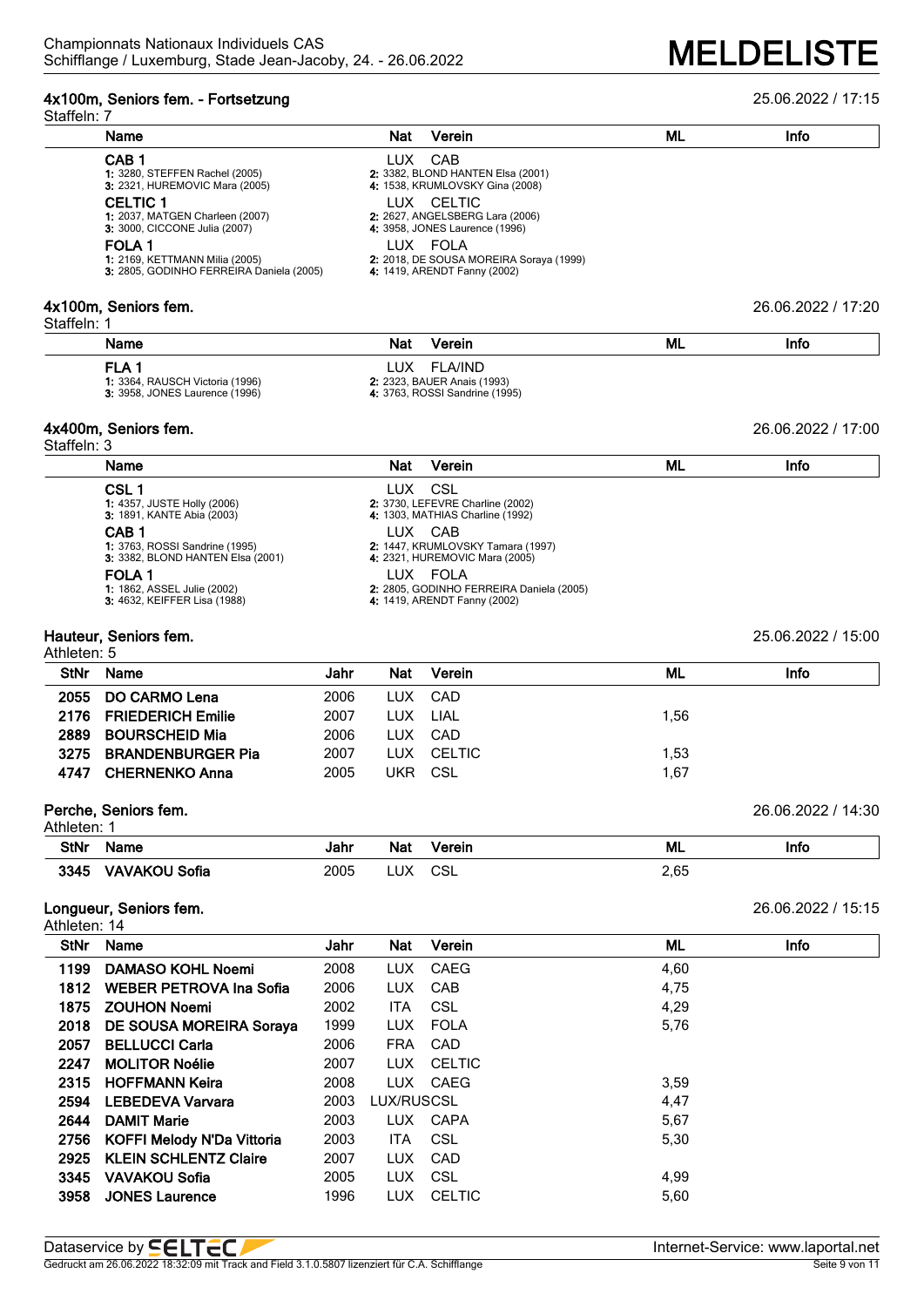### **Longueur, Seniors fem. - Fortsetzung** 26.06.2022 / 15:15

| Athleten: 14 |
|--------------|
|--------------|

| <b>AUTOLOTI.</b> 17 |                       |      |         |        |           |      |  |  |
|---------------------|-----------------------|------|---------|--------|-----------|------|--|--|
| StNr                | <b>Name</b>           | Jahr | Nat     | Verein | <b>ML</b> | Info |  |  |
| ≙יסדי<br>ے ہ        | <b>KODE</b><br>Melisa | 2006 | А<br>-- | A/IND  |           |      |  |  |

### **Triple-saut, Seniors fem.** 25.06.2022 / 16:15 Athleten: 8

| <b>StNr</b> | <b>Name</b>                     | Jahr | <b>Nat</b> | Verein  | ML    | Info |
|-------------|---------------------------------|------|------------|---------|-------|------|
| 1875        | <b>ZOUHON Noemi</b>             | 2002 | ITA.       | CSL     | 10.21 |      |
|             | 2125 BARBERIS Matilde           | 2007 | ITA.       | CSL     | 9.24  |      |
| 2544        | <b>DROSTE Helena</b>            | 2004 | LUX CSL    |         | 8,01  |      |
| 2594        | <b>LEBEDEVA Varvara</b>         | 2003 | LUX/RUSCSL |         | 9.51  |      |
|             | 2756 KOFFI Melody N'Da Vittoria | 2003 | ITA.       | - CSL   | 11.82 |      |
|             | 2915 NUNES Nélia                | 2008 |            | LUX CSL |       |      |
| 3345        | VAVAKOU Sofia                   | 2005 | LUX.       | CSL     | 9.92  |      |
| 3382        | <b>BLOND HANTEN Elsa</b>        | 2001 | <b>LUX</b> | CAB     | 11,08 |      |
|             |                                 |      |            |         |       |      |

### **Poids, Seniors fem.** 25.06.2022 / 16:00 Athloton: 7

| AUTERIL 7 |                           |      |         |            |       |      |  |  |
|-----------|---------------------------|------|---------|------------|-------|------|--|--|
| StNr      | Name                      | Jahr | Nat     | Verein     | ML    | Info |  |  |
|           | 1214 FUNCK Wendy          | 2004 |         | LUX CELTIC | 8,01  |      |  |  |
| 1389      | <b>WEBER Julie</b>        | 2005 |         | LUX CAEG   | 7,77  |      |  |  |
|           | 2141 KRUMLOVSKY Stéphanie | 1995 |         | LUX CAB    |       |      |  |  |
|           | 3247 LASSINE Laure        | 2003 | LUX CSL |            | 10.23 |      |  |  |
|           | 3536 KREMER Nadine        | 1994 |         | LUX CAD    |       |      |  |  |
| 4170      | <b>GERHARD Lilly</b>      | 2003 |         | GER CAD    |       |      |  |  |
|           | 4629 RAUSCH Florence      | 1993 |         | LUX CELTIC | 9.98  |      |  |  |

### **Disque, Seniors fem.** 25.06.2022 / 15:00 Athleten: 5

|      | AUICICII. J               |      |            |            |       |      |  |  |  |
|------|---------------------------|------|------------|------------|-------|------|--|--|--|
| StNr | <b>Name</b>               | Jahr | <b>Nat</b> | Verein     | ML    | Info |  |  |  |
|      | 1214 FUNCK Wendy          | 2004 |            | LUX CELTIC | 27,28 |      |  |  |  |
|      | 2141 KRUMLOVSKY Stéphanie | 1995 |            | LUX CAB    |       |      |  |  |  |
|      | 3536 KREMER Nadine        | 1994 |            | LUX CAD    |       |      |  |  |  |
| 4170 | <b>GERHARD Lilly</b>      | 2003 |            | GER CAD    |       |      |  |  |  |
|      | 4629 RAUSCH Florence      | 1993 |            | LUX CELTIC | 33,05 |      |  |  |  |
|      |                           |      |            |            |       |      |  |  |  |

## **Marteau, SF, EF** 25.06.2022 / 11:00

| Athleten: 3 |                                             |      |            |        |       |      |  |  |
|-------------|---------------------------------------------|------|------------|--------|-------|------|--|--|
| <b>StNr</b> | Name                                        | Jahr | <b>Nat</b> | Verein | ML    | Info |  |  |
|             | 1049 PLEIMLING Isabeau                      | 1995 | LUX.       | CAD    |       |      |  |  |
|             | 2174 KOSMALA ép. TONIZZO<br><b>Mireille</b> | 1968 | <b>LUX</b> | CSL    | 41.98 |      |  |  |
| 3536        | <b>KREMER Nadine</b>                        | 1994 | <b>LUX</b> | CAD    |       |      |  |  |
|             |                                             |      |            |        |       |      |  |  |

### **Javelot, Seniors fem.** 26.06.2022 / 14:45 Athleten: 7

| Atnieten. 7 |                         |      |            |                |       |      |
|-------------|-------------------------|------|------------|----------------|-------|------|
| <b>StNr</b> | Name                    | Jahr | <b>Nat</b> | Verein         | ML    | Info |
| 1057        | <b>PLEIMLING Noémie</b> | 1993 | LUX        | CAD            |       |      |
| 1513        | <b>BOEVER Laurie</b>    | 2006 | LUX.       | FOLA           | 30,32 |      |
| 2057        | <b>BELLUCCI Carla</b>   | 2006 | <b>FRA</b> | CAD            |       |      |
| 3247        | <b>LASSINE Laure</b>    | 2003 | LUX        | CSL            |       |      |
| 3835        | <b>KUTTEN Caroline</b>  | 2004 | LUX        | CAD            |       |      |
| 4629        | <b>RAUSCH Florence</b>  | 1993 | LUX        | <b>CELTIC</b>  | 30,01 |      |
| 4782        | <b>KORE Melisa</b>      | 2006 | LAT        | <b>FLA/IND</b> |       |      |